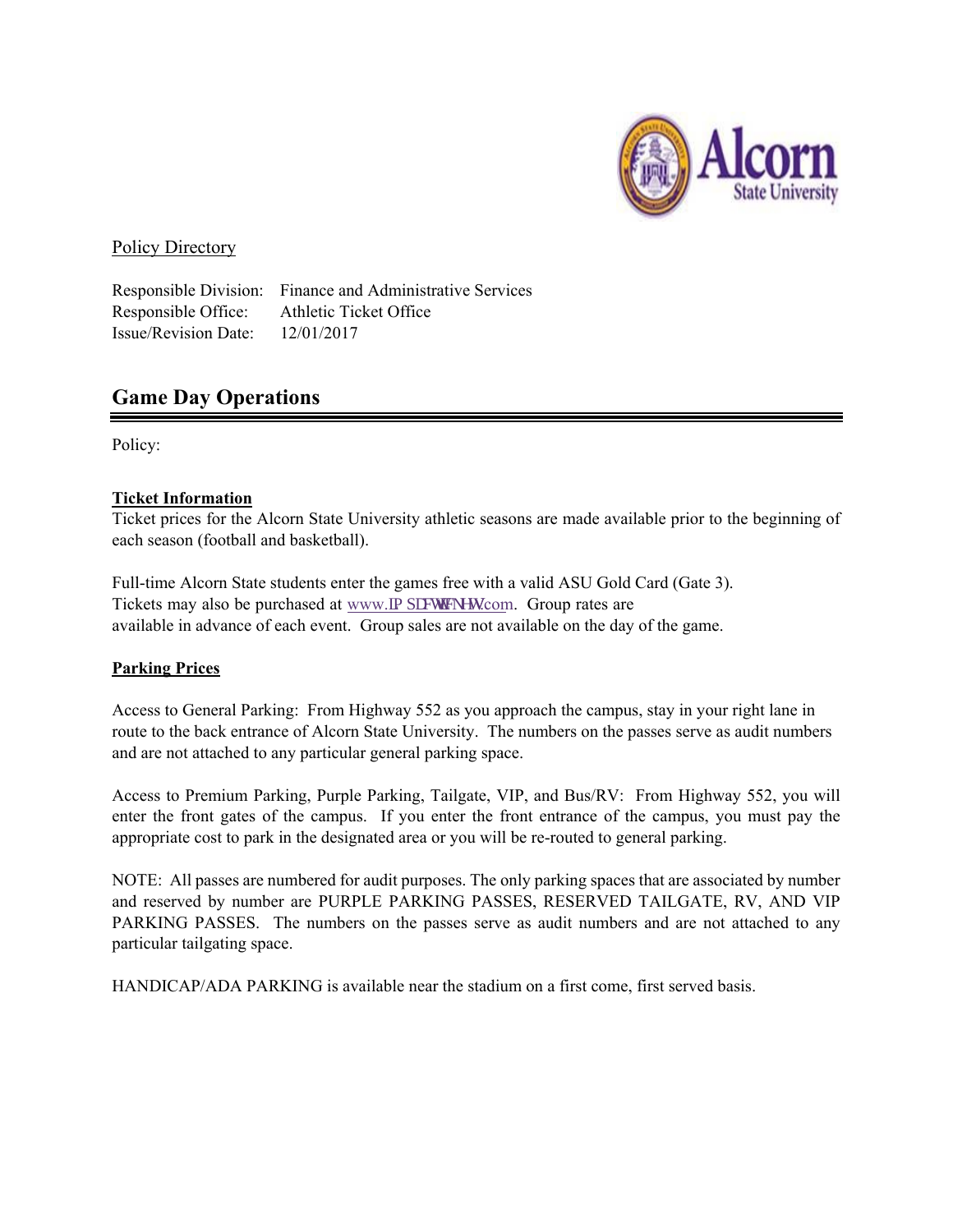## **ASU Ticket Office**

The box office hours of operation for ticket sales are Monday-Thursday from 8:30 a.m. - 4 p.m. and Friday from 8:30 a.m. - 3 p.m. For more information, call 601-877-6823 or 601-877-6822. Automated ticket information is available at 601-877-6800.

#### **Spinks/Casem Stadium Information**

All gates open two hours prior to game time and fans are encouraged to enter the stadium early. Game Management reserves the right to eject, and revoke tickets to future events, without refund, for persons who violate any terms of the license (refer to the back of the ticket) or any state, local, or federal laws. Violators are subject to immediate arrest.

#### **Tailgating Policies**

Please limit your tailgating to designated tailgating areas. All vehicles entering the tailgating area require a tailgate pass. The numbers on the passes serve as audit numbers and are not attached to any particular tailgating space for general tailgate. For general tailgate, spaces are available on a first come-first served basis. Reserved tailgate spaces are available and reserved by numbers.

## **Bus/RV Policies**

The area designated for Bus/RV parking will be monitored by the event staff. All vehicles in the area must have a valid Bus/RV parking pass.

## **Will-Call**

The "Will-Call" window is located at ticket booths on the home and visitor sides of the stadium. The will call window opens two hours prior to the game.

#### **Players' Guests**

The players' guest list is located at Gate 9. A picture ID is required.

#### **Customer Service**

If you have a problem in your seating or parking area, please contact the nearest member of our event staff for resolution.

#### **Field Access**

All patrons without proper credentials must stay off the playing field at all times.

## **First Aid Station**

Our first aid site is located near the field with an ambulance and medical staff. If you are in need of first aid, please see the nearest member of our event staff.